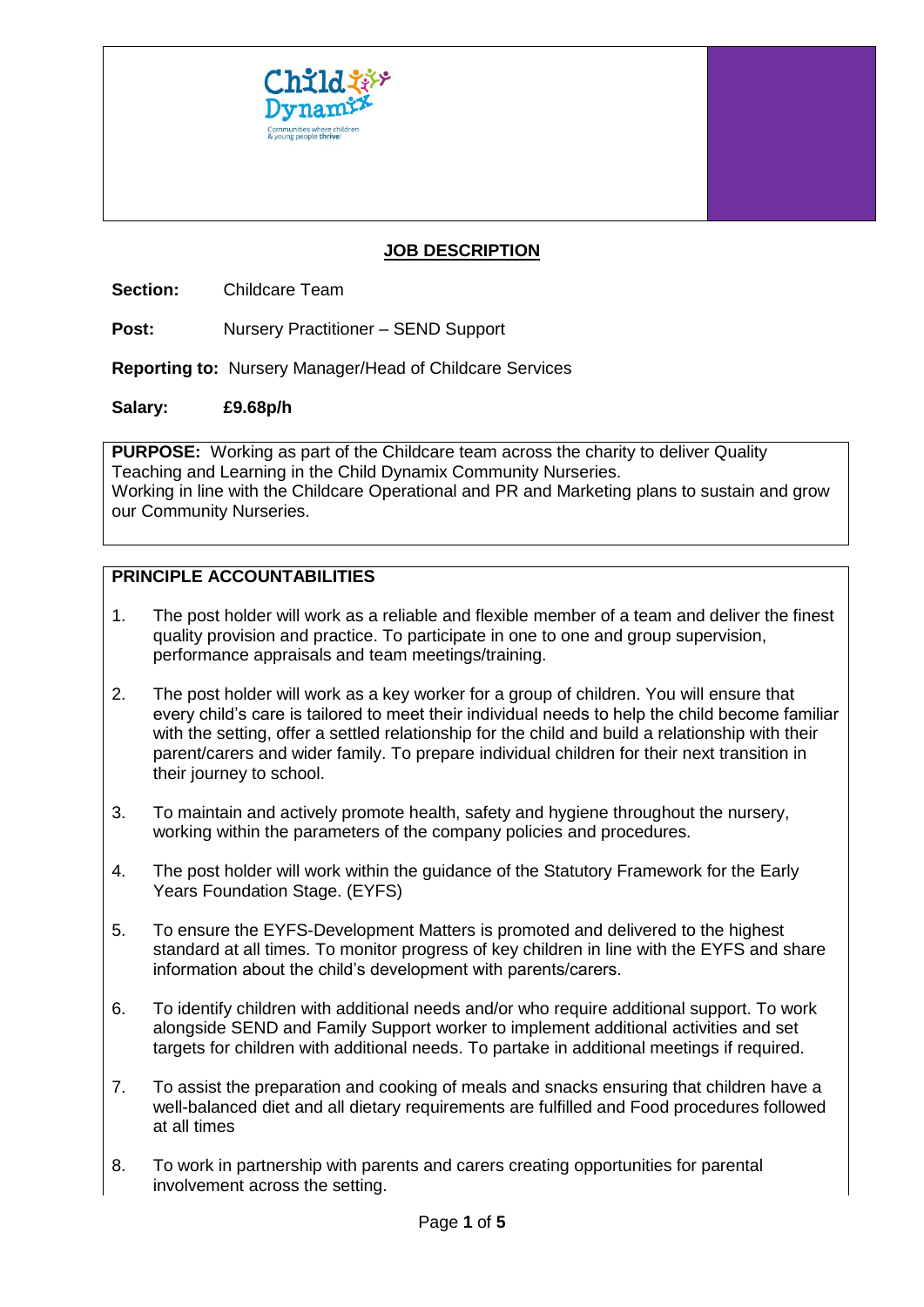- 9 To keep up to date with mandatory training and developments in legislation and early years, care and education and participate in Continuous Professional Development (CPD).
- 10. To be involved in the marketing of the Community Nursery to prospective customers. The post holder will need to assist in publicising the service and special events to the local community and wider area.
- 11. To record and report any safeguarding concerns.

## **GENERAL:**

- 1. The main duties/responsibilities are not too exhaustive and may vary without changing the character of the job or the level of responsibility
- 2. The role will involve having access to information of a confidential nature, which may be covered by the Data Protection Act. Confidentiality must be maintained at all times
- 3. The post holder must be flexible to ensure the operational needs of the Child Dynamix are met. This includes undertaking duties of a similar nature and responsibility as and when required
- 4. Equal Opportunities Child Dynamix Company Limited is fully committed to the active promotion of equal opportunities as an employer and in the provision of all its services. It is the responsibility of every member of staff to ensure the practical application of this policy
- 5. Health & Safety The Health & Safety at Work Act (1974) and other associated legislation places responsibilities for Health and Safety on all employees. Therefore, it is the post holder's responsibility to take reasonable cares for the Health, Safety and Welfare of him/herself and other employees in accordance with current legislation and the Child Dynamix Company Limited Health and Safety **Policy**

**Environmental commitment** – Child Dynamix is committed to establishing and maintaining high standards of environmental protection and undertakes to be a responsible steward/guardian/protector of the environment. All team members are jointly responsible for minimising any adverse impacts on the Child Dynamix operations on the environment and wherever feasible, must use resources to meet today's need in a manner which does not adversely affect the environment or compromise the ability to meet the needs of future generations.

Health & Safety - responsible for ensuring the safety of clients, staff and self in accordance with the Health & Safety Policy and Procedures of the organisation and current legislation

**Customer Care -** responsible for fielding customer issues and ensuring that they are dealt with in accordance with the customer care systems and policies

**Equal Opportunities** - responsible for ensuring that all customers, clients and staff are treated in accordance with the policies and procedures of the organisation.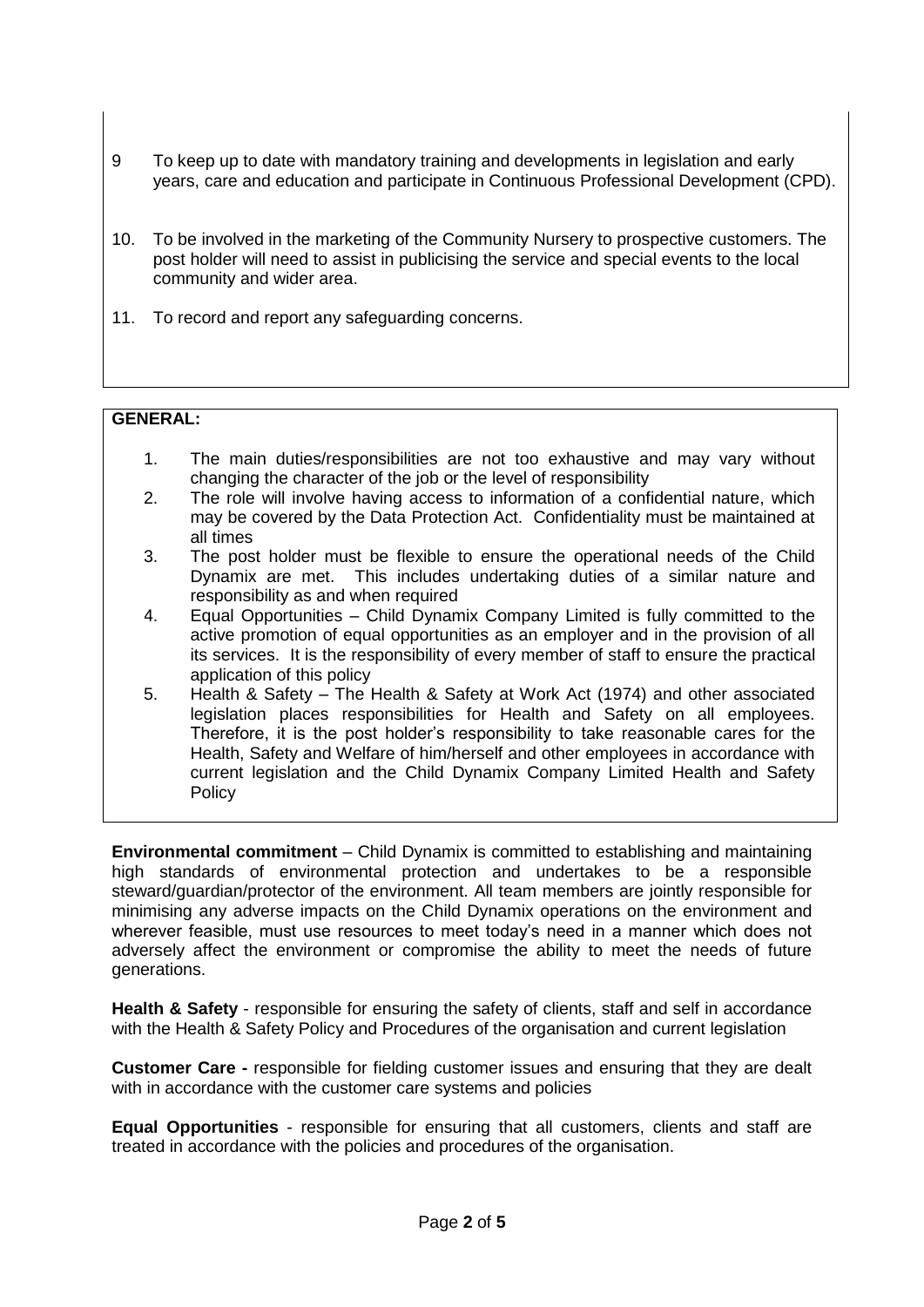## **PERSON SPECIFICATION**

**SECTION: Childcare SALARY: JOB TITLE: Nursery Practitioner - SEND support** SALARY:

|                                      | Lower                                                                                                                                                                                                                                                                                                                  | <b>Median</b>                                                                                                                                                                                                                                                                                                                                         | <b>Upper</b>                                                                                                                                                                                                                                                                                                                               | <b>How Identified</b>                                                         |
|--------------------------------------|------------------------------------------------------------------------------------------------------------------------------------------------------------------------------------------------------------------------------------------------------------------------------------------------------------------------|-------------------------------------------------------------------------------------------------------------------------------------------------------------------------------------------------------------------------------------------------------------------------------------------------------------------------------------------------------|--------------------------------------------------------------------------------------------------------------------------------------------------------------------------------------------------------------------------------------------------------------------------------------------------------------------------------------------|-------------------------------------------------------------------------------|
| <b>Relevant</b><br><b>Experience</b> | Experience of working in an<br>Early years/childcare setting.<br>Experience of planning and<br>assessment in the Early Years<br>Foundation Stage.<br>Experience of working as part of<br>a team.                                                                                                                       | years' experience of working in<br>an Early years/childcare setting.<br>Experience of planning and<br>assessment in the Early Years<br>Foundation Stage.<br>Experience of working as part of<br>la team.                                                                                                                                              | 2 years' experience of working in<br>an Early years/childcare setting.<br>Experience of planning and<br>assessment in the Early Years<br>Foundation Stage.<br>Experience of working as part of<br>a team.                                                                                                                                  | Application form, References, Interview                                       |
| Qualifications                       | Full & relevant Level three<br>qualification in Early<br>vears/Childcare.<br>Relevant qualifications in English<br>and Maths<br><b>Paediatric First Aid Certificate</b><br>evel 1Safeguarding<br>evel 2 Food Safety Certificate<br>FGM<br><b>GDPR</b>                                                                  | Full & relevant Level three<br>qualification in Early<br>vears/Childcare.<br>Relevant qualifications in English<br>and Maths<br>Paediatric First Aid Certificate<br>evel 1Safeguarding<br>evel 2 Food Safety Certificate<br>FGM<br><b>GDPR</b>                                                                                                        | Full & relevant Level three<br>qualification in Early<br>vears/Childcare.<br>Relevant qualifications in English<br>and Maths<br>Paediatric First Aid Certificate<br>evel 1Safeguarding<br>Level 2 Food Safety Certificate<br><b>FGM</b><br><b>GDPR</b>                                                                                     | Application and at Interview with a request<br>for certificates.              |
| <b>Special Knowledge</b>             | Desirable:<br>Basic level of IT skills<br>Early Years Foundation Stage<br>(EYFS) statutory guidance &<br>development matters<br>Knowledge of policies and<br>procedures (Child Protection,<br>Equal opportunities & Health &<br>Safety)<br>Knowledge of Special<br><b>Educational Needs &amp; Disability</b><br>(SEND) | Desirable:<br>Basic level of IT skills<br>Early Years Foundation Stage<br>(EYFS) statutory guidance &<br>development matters<br>Knowledge of policies and<br>procedures (Child Protection,<br>Equal opportunities & Health &<br>Safety)<br>Knowledge of Behaviour<br>Management.<br>Knowledge of Special<br><b>Educational Needs &amp; Disability</b> | Desirable:<br>Good level of IT skills<br>Early Years Foundation Stage<br>(EYFS) statutory guidance &<br>development matters<br>Knowledge of policies and<br>procedures (Child Protection,<br>Equal opportunities & Health &<br>Safety)<br>Knowledge of Behaviour<br>Management.<br>Knowledge of integrated working<br>Knowledge of Special | Application form and interview with a request<br>for certificates. References |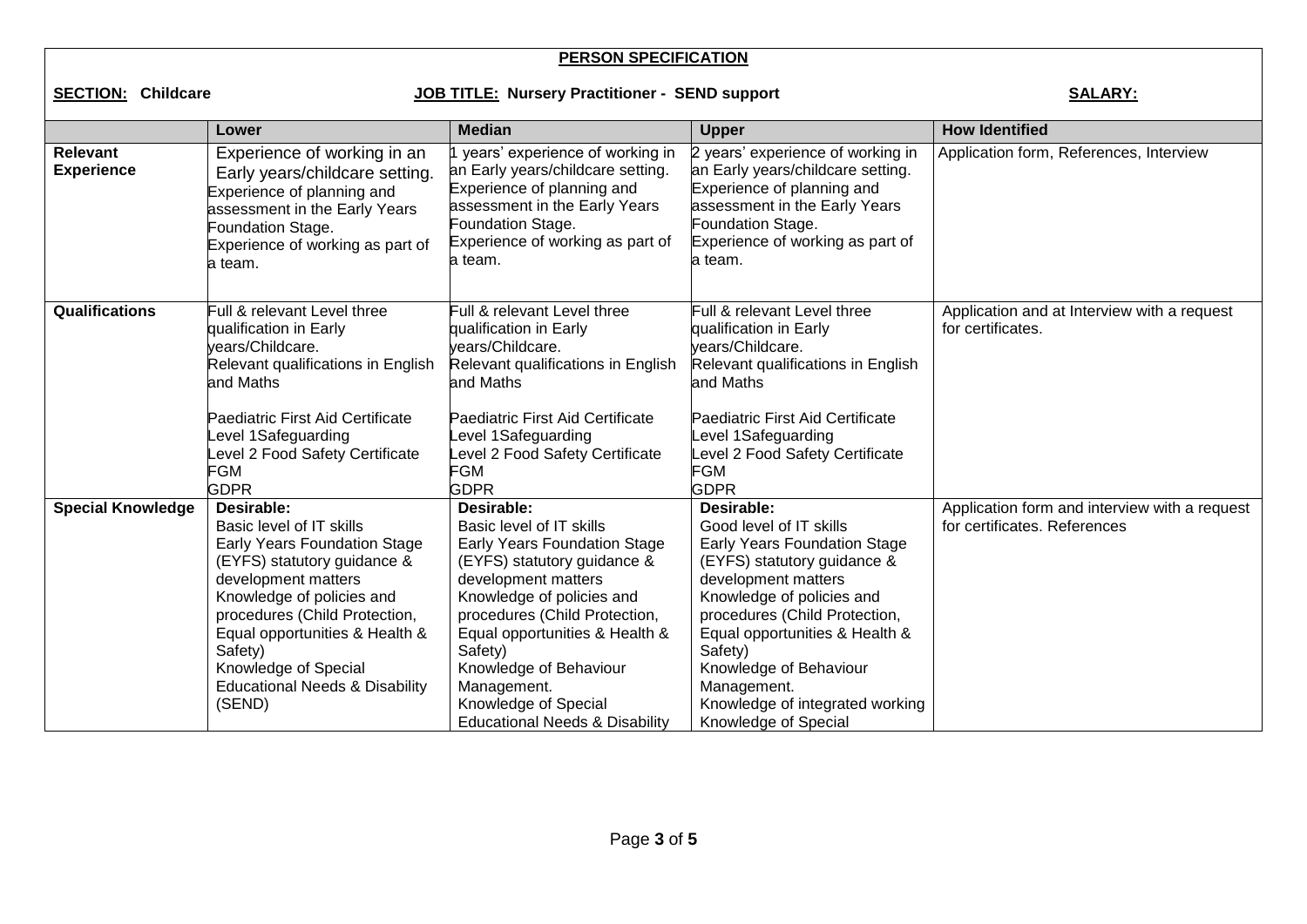|                                                             |                                                                                                                                                                                                                                                                                                                                                                                                                                                                                                  | (SEND)                                                                                                                                                                                                                                                                                                                                                                                                                                                                                                                                                                                                                                                             | <b>Educational Needs &amp; Disability</b><br>(SEND)                                                                                                                                                                                                                                                                                                                                                                                                                                                                                                                                                                                                                |                                                                               |
|-------------------------------------------------------------|--------------------------------------------------------------------------------------------------------------------------------------------------------------------------------------------------------------------------------------------------------------------------------------------------------------------------------------------------------------------------------------------------------------------------------------------------------------------------------------------------|--------------------------------------------------------------------------------------------------------------------------------------------------------------------------------------------------------------------------------------------------------------------------------------------------------------------------------------------------------------------------------------------------------------------------------------------------------------------------------------------------------------------------------------------------------------------------------------------------------------------------------------------------------------------|--------------------------------------------------------------------------------------------------------------------------------------------------------------------------------------------------------------------------------------------------------------------------------------------------------------------------------------------------------------------------------------------------------------------------------------------------------------------------------------------------------------------------------------------------------------------------------------------------------------------------------------------------------------------|-------------------------------------------------------------------------------|
| Interpersonal<br>Social &<br>Communication<br><b>skills</b> | Ability to work in partnership<br>with a range of organisations,<br>maintaining and developing<br>relationships.<br>Ability to communicate well with<br>Children and families engaged<br>in the community nursery.<br>Ability to present information to<br>a group in a clear and coherent<br>way. Ability to adapt information<br>appropriately to differing<br>abilities.<br>Ability to use own initiative and<br>work as part of a team.<br>To be honest, approachable,<br>warm and friendly. | Ability to work in partnership<br>with a range of organisations,<br>maintaining and developing<br>relationships.<br>Ability to communicate well with<br>Children and families engaged<br>in the community nursery.<br>Ability to present information to<br>a group in a clear and coherent<br>way. Ability to adapt information<br>appropriately to differing<br>abilities.<br>Motivated to develop and<br>maintain high quality practice.<br>Ability to lead and inspire others.<br>Ability to delegate in an effective<br>and clear manner.<br>Ability to use own initiative and<br>work as part of a team.<br>To be honest, approachable,<br>warm and friendly. | Ability to work in partnership<br>with a range of organisations,<br>maintaining and developing<br>relationships.<br>Ability to communicate well with<br>Children and families engaged<br>in the community nursery.<br>Ability to present information to<br>a group in a clear and coherent<br>way. Ability to adapt information<br>appropriately to differing<br>abilities.<br>Motivated to develop and<br>maintain high quality practice.<br>Ability to lead and inspire others.<br>Ability to delegate in an effective<br>and clear manner.<br>Ability to use own initiative and<br>work as part of a team.<br>To be honest, approachable,<br>warm and friendly. | Application form and interview with a request<br>for certificates. References |